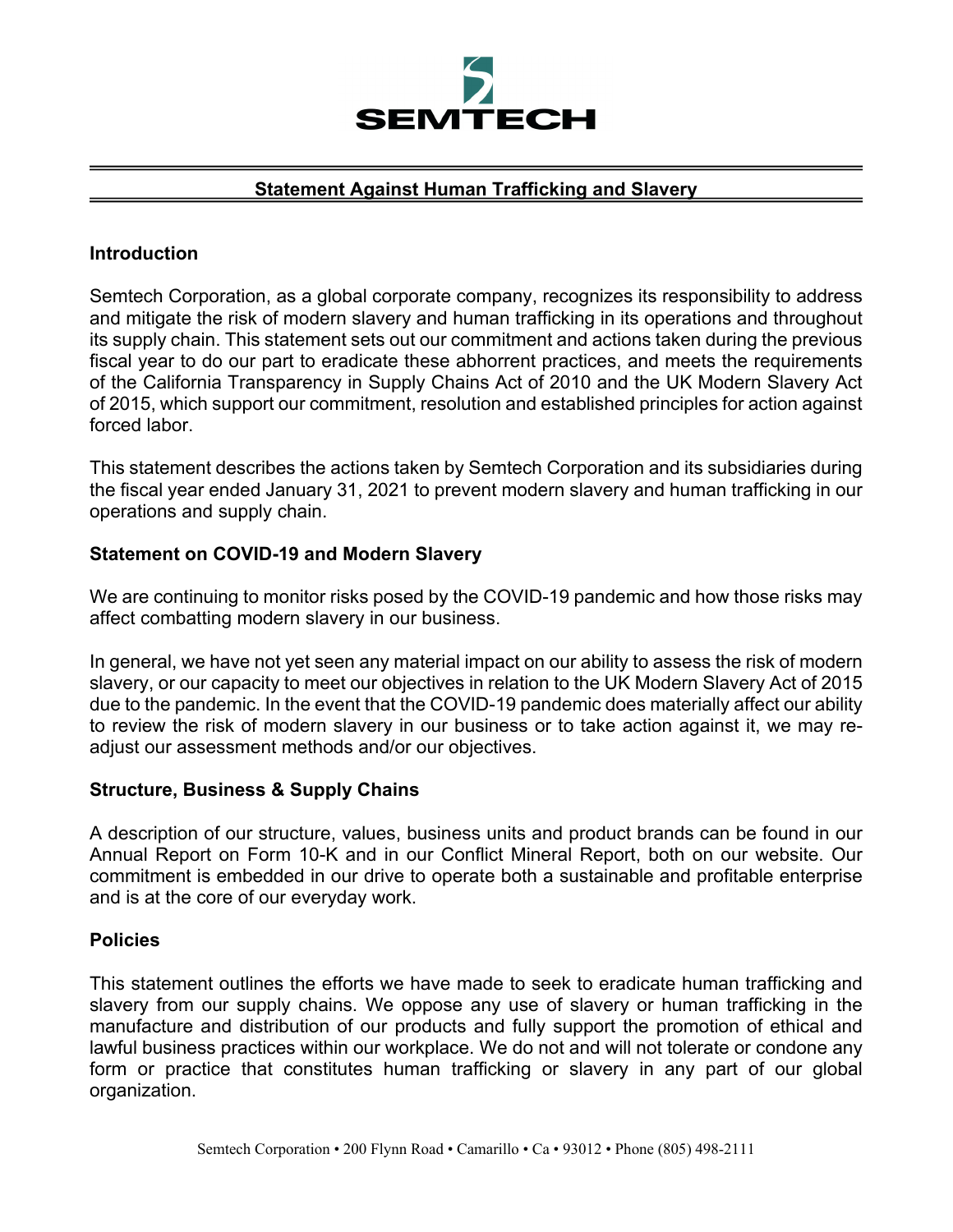

Our supply chain is an important part of our success and our culture. We expect each of our business partners to conduct their business with the same commitment to ethical business practices as us. The workplace practices that we expect from our business partners include:

- Suppliers are not to use slave labor, illegal child labor or forced labor.
- Suppliers will ensure that the overall terms of employment are voluntary.
- Suppliers shall follow all local applicable laws pertaining to minimum age requirements, wages, overtime and benefits.
- Suppliers shall follow all local applicable laws pertaining to the number of hours worked in a seven (7) day week.
- Suppliers will periodically certify that they conform to the expectations described above and that all materials incorporated into products manufactured for Semtech comply with the laws regarding human trafficking and slavery of the country or countries in which those business partners are doing business.

# **Supply Chain Due Diligence**

Our business partners must be able to demonstrate compliance with this statement and other Semtech policies at the request, and to the satisfaction, of Semtech.

Our policies address the need for open dialogue about potential violations and concerns, and provide confidential reporting helplines managed through external services specializing in addressing sensitive matters. These contact points are available 24 hours a day, seven days a week.

We maintain internal accountability standards and procedures for employees or contractors failing to meet our standards regarding slavery and human trafficking.

We promptly and thoroughly investigate any claim or indication that a business partner is, or may be, engaging in human trafficking or slave labor. If our supplier is found to be in violation of this statement, we will promptly take remedial measures to address the violation.

We provide ongoing training to our employees (including those who have direct responsibility for supply chain management) on the laws and our policy against human trafficking and slavery.

This statement further sets forth the responsibility of every employee to help ensure all of our global activities meet our high standards for behavior and business ethics, and establishes accountability for compliance with law and policy.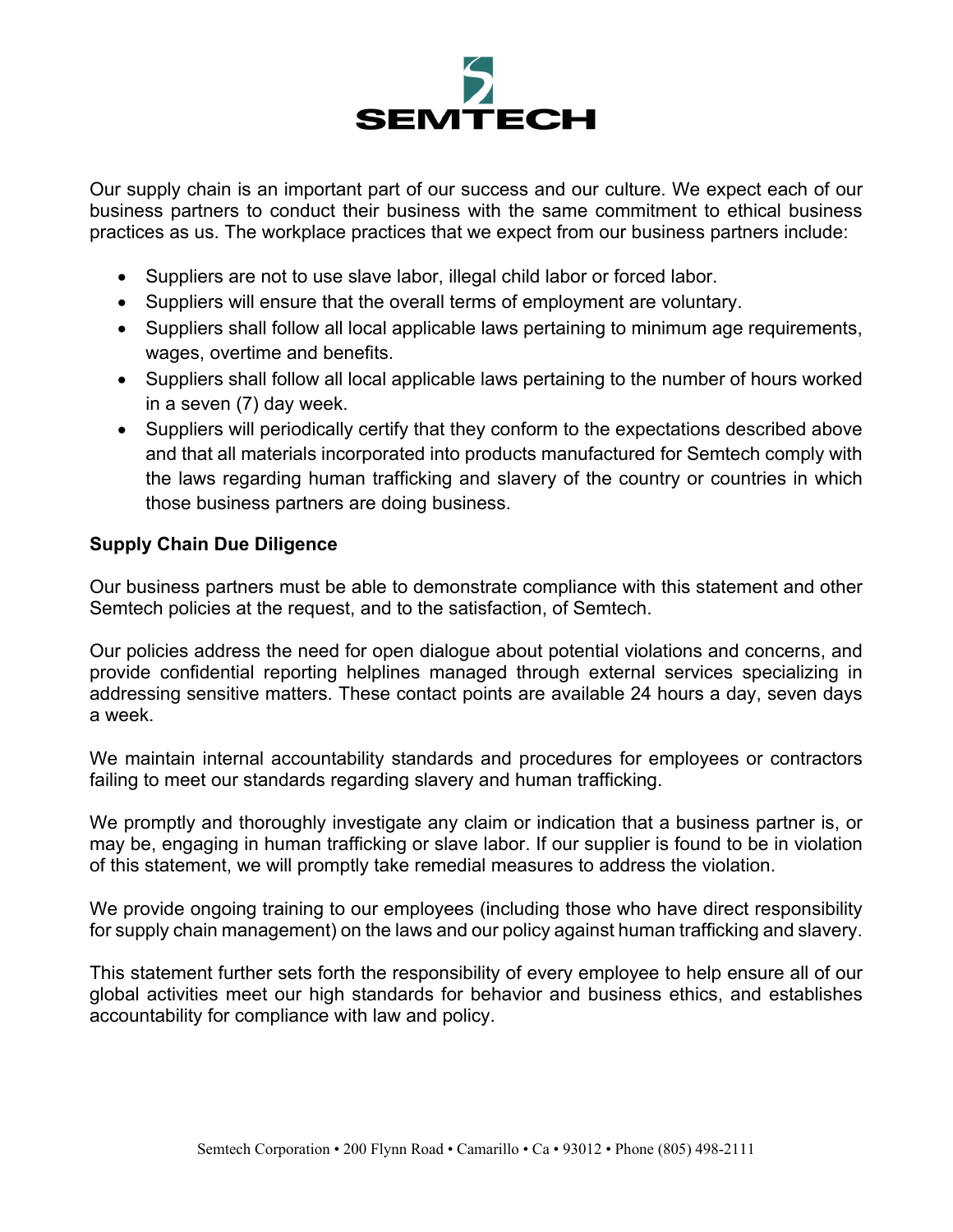

#### **Risk Assessment & Accountability**

Our ongoing risk of exposure to human trafficking and modern slavery sits within our supply chain. We recognize that modern slavery and human trafficking can occur at any stage within our supply chain and as such, we are committed to working to ensure that the principles set out in this statement are adhered to throughout said supply chain.

We also recognize that businesses alone cannot effectively tackle and address the issues of human trafficking or modern slavery, a goal that can only be achieved through building sustainable long term partnerships and collaborations between businesses and governments.

To combat the risk of human trafficking and modern slavery in our supply chain, we have maintained our well-established program of ongoing supplier assessment, which is delivered through our own supplier compliance team.

We have developed this assessment program to help ensure our suppliers are fully aware of our standards and expectations. This is achieved through supplier ethical compliance assessments, compliance surveys and/or code declarations. Suppliers must further agree to provide evidence of their related compliance programs.

In our supply chain we will only engage with those business partners who are open and transparent to the process of assessment and who are working towards our requirements.

During our most recent assessment and survey period, we conducted 54 ethical compliance assessments on new and existing business partners throughout our supply chain. If we identified any non-compliance, we were prepared to engage with our suppliers on remedial action plans to help ensure issues were addressed and corrected. Our assessment ratings are defined by the severity and/or number of non-compliances identified during the assessment process, these are currently defined as:

- Satisfactory: Meets our ethical business standards and expectations.
- Needs Improvement: Meets our ethical business standards and expectations but could require differing levels of remedial corrective actions.
- Unsatisfactory: Falls below our ethical business standards and expectations and requires immediate remedial action to address the non-compliances to enable new or ongoing business relationship. Examples of non-compliance can include a failure to respond to our inquiries or assessment protocols, a failure to meet our ethical business standards and expectations, and where we have identified any issues that are not accepted or tolerated by us including, but not limited to, incidents involving or relating to any of the following:
	- o Child Labor;
	- o Convict/Indentured/Forced Labor;
	- o Corporal Punishment;
	- o Slavery and Human Trafficking; or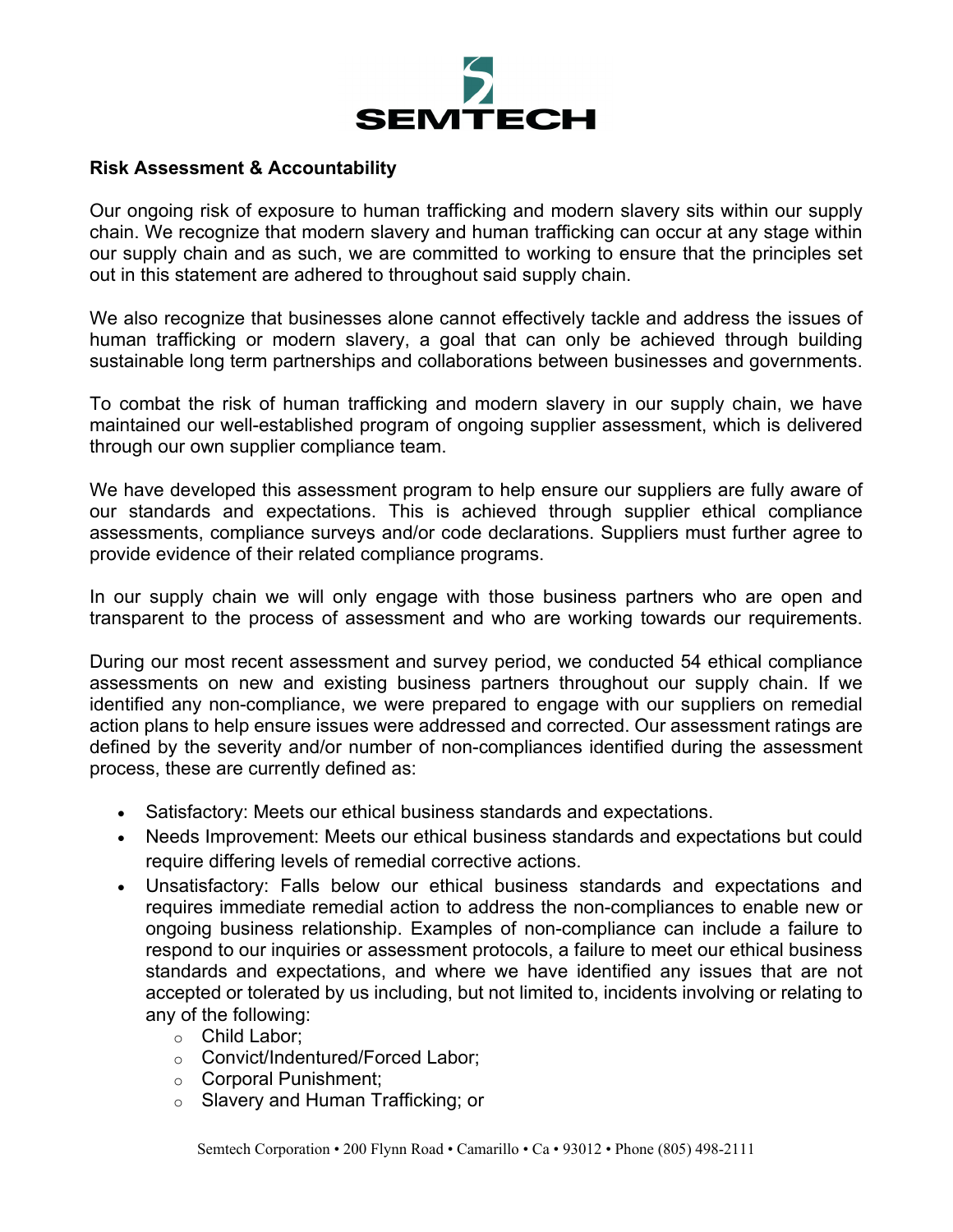

o Acts of Bribery or Corruption.

The following table provides a breakdown of assessments and results during survey period.

|                          | <b>Fiscal Year 2021</b> | Fiscal Year 2021 % |
|--------------------------|-------------------------|--------------------|
| Satisfactory             | 54                      | 100.0%             |
| <b>Needs Improvement</b> |                         | $0.0\%$            |
| <b>Unsatisfactory</b>    |                         | $0.0\%$            |
| <b>Total</b>             | 54                      | 100%               |

## **Remedial Actions**

For suppliers where we identify critical non-compliance issues, corrective and remedial action plans are developed and implemented. In cases where suppliers are unwilling to work with us to achieve compliance within an agreed time frame, we maintain the right to end the business relationship and cancel any outstanding purchase orders.

We acknowledge simple termination of a contract relationship may not always be the most appropriate response. We recognize that in the event of non-compliance, withdrawal of our business may cause severe hardship to those employed and therefore, where appropriate, we will attempt to work with our business partners through a remediation program to achieve ongoing compliance.

## **Training and Awareness**

In response to the California Transparency in Supply Chains Act of 2010 and the UK Modern Slavery Act of 2015, we created an online training course that we require all relevant employees, supervisors and managers within the Semtech group to complete annually.

## **Effectiveness and Performance Indicators/Monitoring**

We recognize that the risks from human trafficking and modern slavery can and do change, and as such, our approach to preventing these issues will be reviewed annually by our Legal, Quality, and Supply Chain management groups. This approach will monitor and review:

- **Effectiveness of risk assessment processes;**
- Staff training programs and their suitability, effectiveness and participation rates;
- Any changes to our supply chain;
- Any changes to applicable laws and regulations;